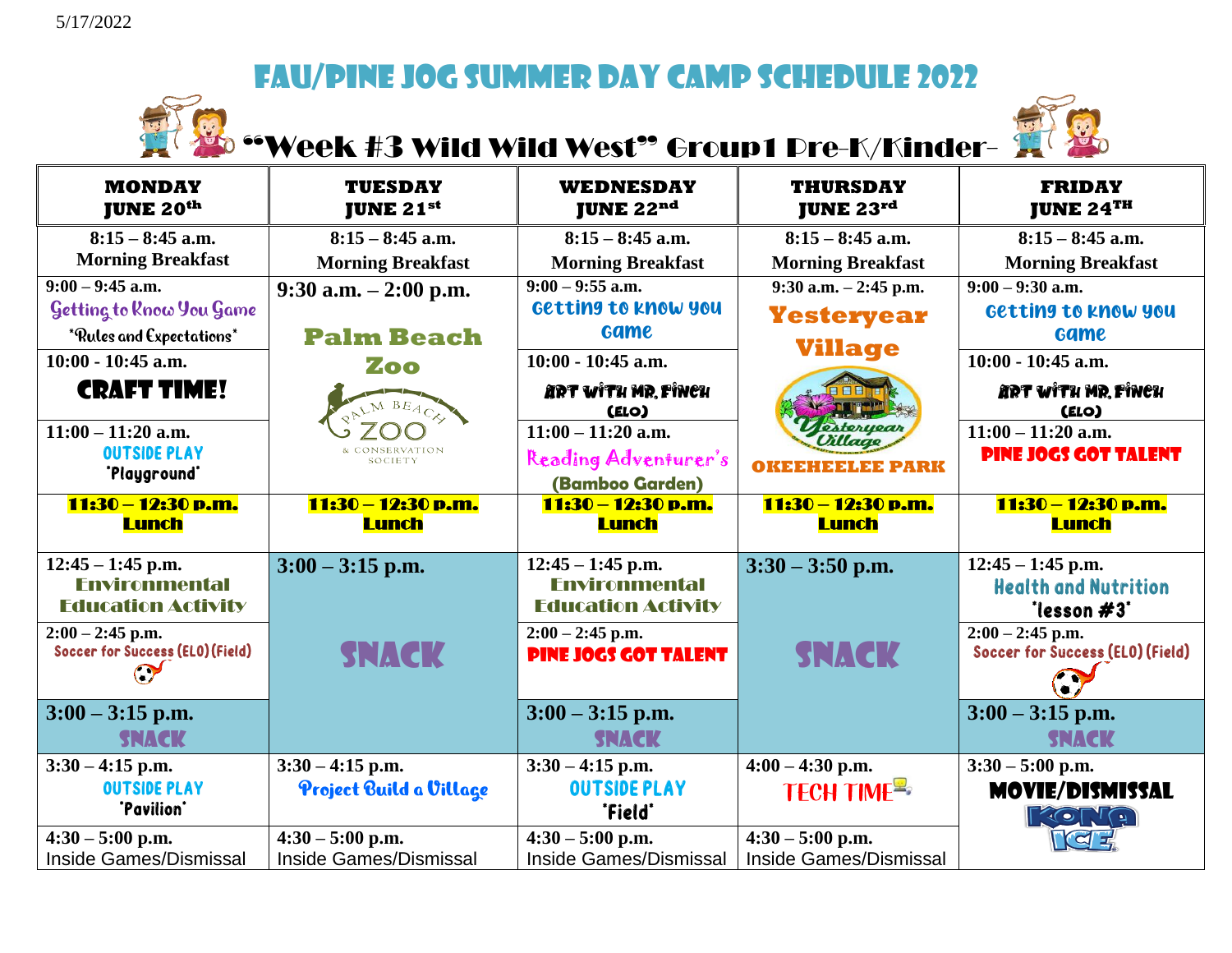

Week #3 Wild Wild West" Group 2 -Kindergarten-



| <b>MONDAY</b><br><b>JUNE 20th</b>             | <b>TUESDAY</b><br><b>JUNE 21st</b>                  | <b>WEDNESDAY</b><br><b>JUNE 22nd</b>         | <b>THURSDAY</b><br><b>JUNE 23rd</b>          | <b>FRIDAY</b><br><b>JUNE 24TH</b>             |
|-----------------------------------------------|-----------------------------------------------------|----------------------------------------------|----------------------------------------------|-----------------------------------------------|
| $8:15 - 8:45$ a.m.                            | $8:15 - 8:45$ a.m.                                  | $8:15 - 8:45$ a.m.                           | $8:15 - 8:45$ a.m.                           | $8:15 - 8:45$ a.m.                            |
| <b>Morning Breakfast</b>                      | <b>Morning Breakfast</b>                            | <b>Morning Breakfast</b>                     | <b>Morning Breakfast</b>                     | <b>Morning Breakfast</b>                      |
| $9:00 - 9:45$ a.m.                            | $9:30$ a.m. $-2:00$ p.m.                            | $9:00 - 9:45$ a.m.                           | 9:30 a.m. - 2:45 p.m.                        | $9:00 - 9:45$ a.m.                            |
| Getting to Rnow You Game                      |                                                     | <b>Fnvironmental</b>                         | <b>Yesteryear</b>                            | <b>Fnvironmental</b>                          |
| *Rules and Expectations*                      | <b>Palm Beach</b>                                   | <b>Education Activity</b>                    | <b>Village</b>                               | <b>Education Activity</b>                     |
| $10:00 - 10:45$ a.m.                          | Zoo                                                 | $10:00 - 10:45$ a.m.                         |                                              | $10:00 - 10:45$ a.m.                          |
| <b>OUTSIDE PLAY</b><br>'Playground'           | LM BEACH                                            | ART WITH MR. FINCH<br>(ELO)                  | esteryear                                    | ART WITH MR. FINCH<br>(ELO)                   |
| $11:00 - 11:20$ a.m.                          |                                                     | $11:00 - 11:20$ a.m.                         | Villago                                      | $11:00 - 11:20$ a.m.                          |
| <b>PINE JOGS GOT TALENT</b>                   |                                                     | <b>OUTSIDE PLAY</b>                          | OKEEHEEE PARK                                | Reading Adventurer's                          |
|                                               |                                                     | 'Pavilion'/Getting to<br>know you came       |                                              | (Bamboo Garden)                               |
|                                               |                                                     |                                              |                                              |                                               |
| 11:30 - 12:30 p.m.                            | 11:30 - 12:30 p.m.                                  | 11:30 – 12:30 p.m.                           | 11:30 – 12:30 p.m.                           | 1:00 – 2:00 p.m.                              |
| <b>Lunch</b>                                  | <b>Lunch</b>                                        | <b>Lunch</b>                                 | <b>Lunch</b>                                 | <b>Lunch</b>                                  |
| $12:45 - 1:45$ p.m.                           | $3:00 - 3:15$ p.m.                                  | $12:45 - 1:45$ p.m.                          | $3:30 - 3:50$ p.m.                           | $12:45 - 1:45$ p.m.                           |
| <b>Health and Nutrition</b>                   |                                                     | <b>PINE JOGS GOT TALENT</b>                  |                                              | Project Build a Village                       |
| "lesson #3"                                   |                                                     |                                              |                                              |                                               |
| $2:00 - 2:45$ p.m.                            | <b>SNACK</b>                                        | $2:00 - 2:45$ p.m.                           | <b>SNACK</b>                                 | $2:00 - 2:45$ p.m.                            |
| Soccer for Success (ELO)                      |                                                     | <b>TECH TIME<sup>2</sup></b>                 |                                              | <b>Soccer for Success (ELO)</b>               |
| (Field)<br>$3:00 - 3:15$ p.m.<br><b>SNACK</b> |                                                     | $3:00 - 3:15$ p.m.<br><b>SNACK</b>           |                                              | (Field)<br>$3:00 - 3:15$ p.m.<br><b>SNACK</b> |
| $3:30 - 4:15$ p.m.                            | $3:30 - 4:15$ p.m.                                  | $3:30 - 4:15$ p.m.                           | $4:00 - 4:30$ p.m.                           | $3:30 - 5:00$ p.m.                            |
| Project Build a Village                       | <b>PINE JOGS GOT TALENT</b>                         | <b>CRAFT TIME!</b>                           | <b>OUTSIDE PLAY</b><br>'Basketball court'    | <b>MOVIE/DISMISSAL</b><br><b>KONG</b>         |
| $4:30 - 5:00$ p.m.<br>Inside Games/Dismissal  | $4:30 - 5:00$ p.m.<br><b>Inside Games/Dismissal</b> | $4:30 - 5:00$ p.m.<br>Inside Games/Dismissal | $4:30 - 5:00$ p.m.<br>Inside Games/Dismissal | $\Gamma$ $\left(\right $                      |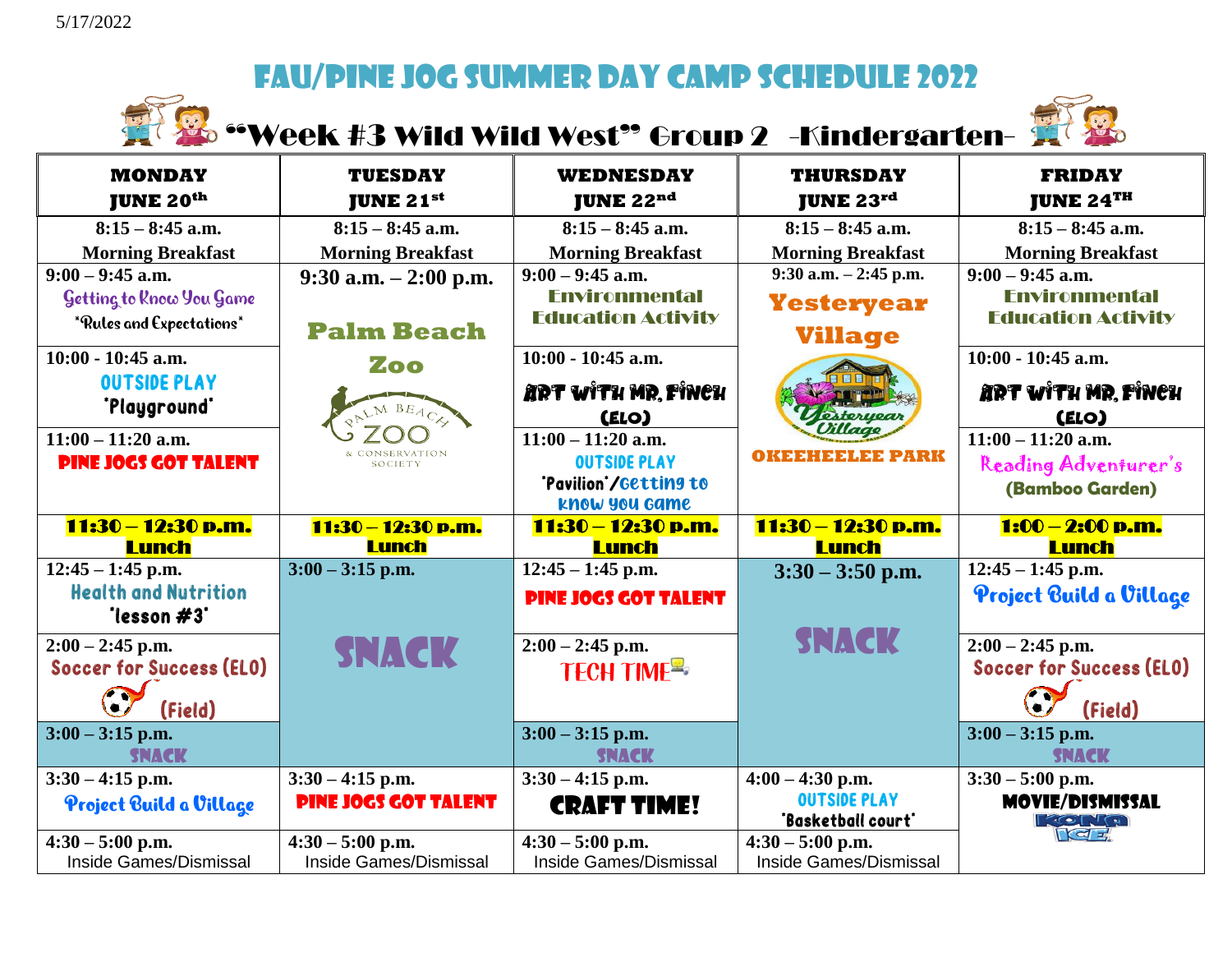

### **Week #3 Wild Wild West" Group 3 -1st Grade- AT &**



| <b>MONDAY</b><br><b>JUNE 20th</b>                                         | <b>TUESDAY</b><br><b>JUNE 21st</b> | WEDNESDAY<br><b>JUNE 22nd</b>                                             | <b>THURSDAY</b><br><b>JUNE 23<math>^{rd}</math></b> | <b>FRIDAY</b><br><b>JUNE 24TH</b>                   |
|---------------------------------------------------------------------------|------------------------------------|---------------------------------------------------------------------------|-----------------------------------------------------|-----------------------------------------------------|
| $8:15 - 8:45$ a.m.                                                        | $8:15 - 8:45$ a.m.                 | $8:15 - 8:45$ a.m.                                                        | $8:15 - 8:45$ a.m.                                  | $8:15 - 8:45$ a.m.                                  |
| <b>Morning Breakfast</b>                                                  | <b>Morning Breakfast</b>           | <b>Morning Breakfast</b>                                                  | <b>Morning Breakfast</b>                            | <b>Morning Breakfast</b>                            |
| $9:00 - 9:45$ a.m.                                                        | $9:30$ a.m. $-2:00$ p.m.           | $9:00 - 9:45$ a.m.                                                        | $9:30$ a.m. $-2:45$ p.m.                            | $9:00 - 9:45$ a.m.                                  |
| Getting to Rnow You Game                                                  |                                    | ART WITH MR. FINCH                                                        | <b>Yesteryear</b>                                   | Getting to Rnow You Game                            |
| *Rules and Expectations*                                                  | <b>Palm Beach</b>                  | (ELO)                                                                     | <b>Village</b>                                      |                                                     |
| $10:00 - 10:45$ a.m.<br><b>Fnvironmental</b><br><b>Education Activity</b> | Zoo                                | $10:00 - 10:45$ a.m.<br><b>Environmental</b><br><b>Education Activity</b> |                                                     | $10:00 - 10:45$ a.m.<br><b>PINE JOGS GOT TALENT</b> |
| $11:00 - 11:20$ a.m.                                                      |                                    | $11:00 - 11:20$ a.m.                                                      | estervea                                            | $11:00 - 11:20$ a.m.                                |
| Project Build a Village                                                   |                                    | Getting to Know You Game                                                  | OKEEHEELEE PARK                                     | Reading Adventurer's<br>(Butterfly Garden)          |
| 11:30 - 12:30 p.m.                                                        | 11:30 – 12:30 p.m.                 | 11:30 – 12:30 p.m.                                                        | 11:30 - 12:30 p.m.                                  | 1:00 - 2:00 p.m.                                    |
| <b>Lunch</b>                                                              | <b>Lunch</b>                       | <b>Lunch</b>                                                              | <b>Lunch</b>                                        | <b>Lunch</b>                                        |
| $12:45 - 1:45$ p.m.                                                       | $3:00 - 3:15$ p.m.                 | $12:45 - 1:45$ p.m.                                                       | $3:30 - 3:50$ p.m.                                  | $12:45 - 1:45$ p.m.                                 |
| <b>PINE JOGS GOT TALENT</b>                                               |                                    | <b>PINE JOGS GOT TALENT</b>                                               |                                                     | <b>OUTSIDE PLAY</b>                                 |
|                                                                           |                                    |                                                                           |                                                     | "Basketball court"                                  |
| $2:00 - 2:45$ p.m.                                                        | SNACK                              | $2:00 - 2:45$ p.m.                                                        |                                                     | $2:00 - 2:45$ p.m.                                  |
| <b>OUTSIDE PLAY</b><br>'Playground'                                       |                                    | Project Build a Village                                                   | <b>SNACK</b>                                        | TECH TIME <sup>E</sup>                              |
| $3:00 - 4:00$ p.m.                                                        |                                    | $3:00 - 3:15$ p.m.                                                        |                                                     | $3:00 - 4:00$ p.m.                                  |
| Soccer for Success (ELO) (Field)                                          |                                    | <b>SNACK</b>                                                              |                                                     | <b>Soccer for Success</b>                           |
|                                                                           |                                    |                                                                           |                                                     | (Field)<br>(ELO)                                    |
| $4:00 - 4:15$ p.m.                                                        | $3:30 - 4:15$ p.m.                 | $3:30 - 4:15$ p.m.                                                        | $4:00 - 4:30$ p.m.                                  | $4:00 - 5:00$ p.m.                                  |
| <b>SNACK</b>                                                              | <b>CRAFT TIME!</b>                 | <b>OUTSIDE PLAY</b>                                                       | <b>Health and Nutrition</b>                         | <b>SNACK</b>                                        |
|                                                                           |                                    | "Pavilion"                                                                | "lesson #3"                                         | <b>MOVIE/DISMISSAL</b>                              |
| $4:30 - 5:00$ p.m.                                                        | $4:30 - 5:00$ p.m.                 | $4:30 - 5:00$ p.m.                                                        | $4:30 - 5:00$ p.m.                                  | <b>FRONT Q</b>                                      |
| Inside Games/Dismissal                                                    | <b>Inside Games/Dismissal</b>      | <b>Inside Games/Dismissal</b>                                             | <b>Inside Games/Dismissal</b>                       | rra 7                                               |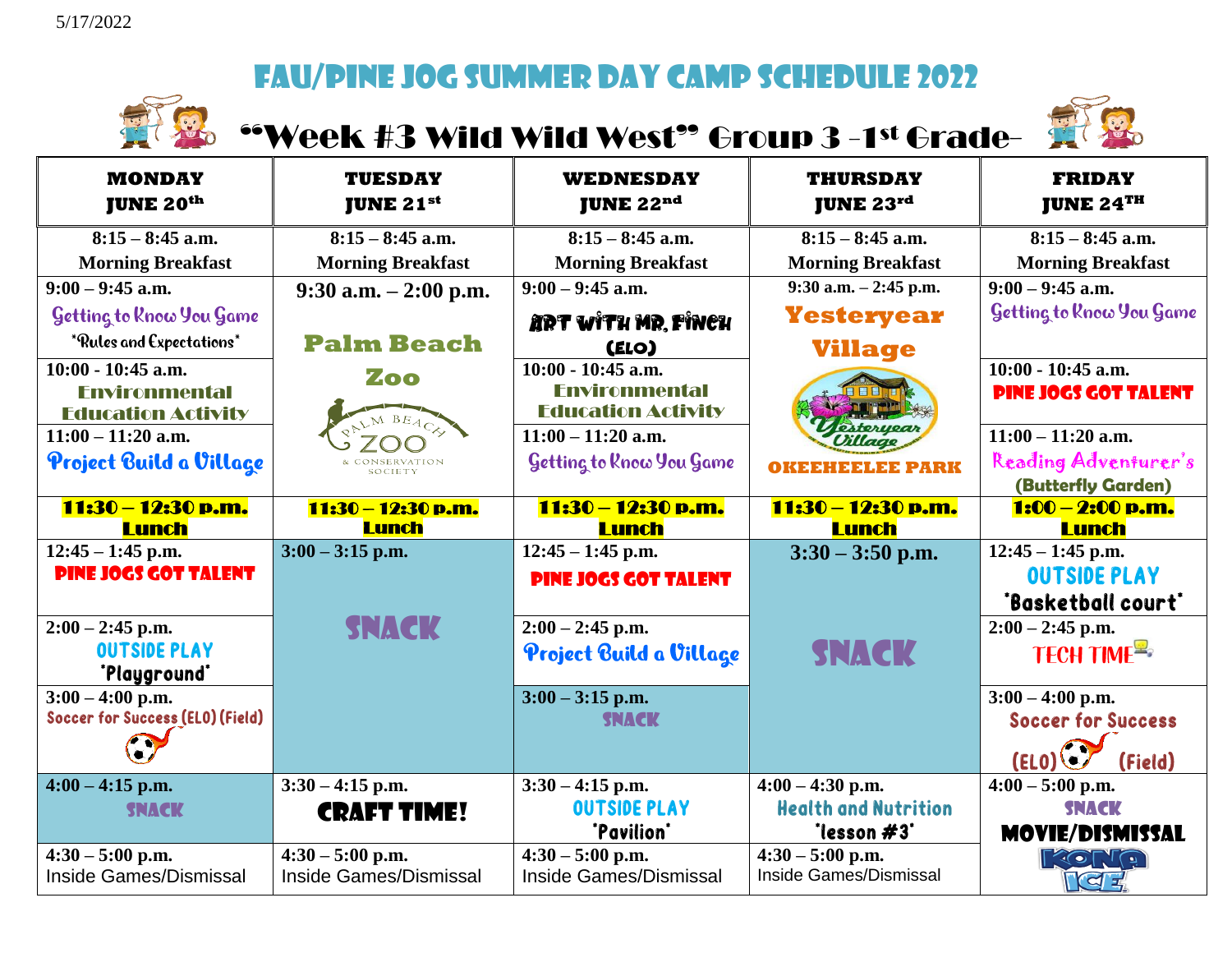

## "Week #3 Wild Wild West" Group 4 -2nd Grade-



| <b>MONDAY</b><br><b>JUNE 20th</b>               | <b>TUESDAY</b><br><b>JUNE 21st</b> | <b>WEDNESDAY</b><br><b>JUNE 22nd</b>      | <b>THURSDAY</b><br><b>JUNE 23rd</b> | <b>FRIDAY</b><br><b>JUNE 24TH</b>                      |
|-------------------------------------------------|------------------------------------|-------------------------------------------|-------------------------------------|--------------------------------------------------------|
| $8:15 - 8:45$ a.m.                              | $8:15 - 8:45$ a.m.                 | $8:15 - 8:45$ a.m.                        | $8:15 - 8:45$ a.m.                  | $8:15 - 8:45$ a.m.                                     |
| <b>Morning Breakfast</b>                        | <b>Morning Breakfast</b>           | <b>Morning Breakfast</b>                  | <b>Morning Breakfast</b>            | <b>Morning Breakfast</b>                               |
| $9:00 - 9:45$ a.m.                              | $9:30$ a.m. $-2:00$ p.m.           | $9:00 - 9:45$ a.m.                        | $9:30$ a.m. $-2:45$ p.m.            | $9:00 - 9:45$ a.m.                                     |
| Getting to Know You Game                        |                                    | Getting to know you                       | <b>Yesteryear</b>                   | Getting to know you                                    |
| *Rules and Expectations*                        | <b>Palm Beach</b>                  | <b>Game</b>                               | <b>Village</b>                      | <b>Game</b>                                            |
| $10:00 - 10:45$ a.m.                            | Zoo                                | $10:00 - 10:45$ a.m.                      |                                     | $10:00 - 10:45$ a.m.                                   |
| Project Build a Village                         |                                    | <b>PINE JOGS GOT TALENT</b>               |                                     | <b>OUTSIDE PLAY</b>                                    |
|                                                 |                                    |                                           |                                     | <b>'Playground'</b>                                    |
| $11:00 - 11:20$ a.m.                            |                                    | $11:00 - 11:20$ a.m.                      | esteryear<br><b>Jillage</b>         | $11:00 - 11:20$ a.m.                                   |
| <b>PINE JOGS GOT TALENT</b>                     |                                    | Reading Adventurer's                      |                                     | Project Build a Village                                |
|                                                 | <b>SOCIETY</b>                     | <b>(Butterfly Garden)</b>                 | FLEE PARK<br>окояны                 |                                                        |
| 11:30 – 12:30 p.m.                              | 11:30 - 12:30 p.m.                 | 11:30 – 12:30 p.m.                        | 11:30 – 12:30 p.m.                  | 11:30 - 12:30 p.m.                                     |
| <b>Lunch</b>                                    | <b>Lunch</b>                       | <b>Lunch</b>                              | <b>Lunch</b>                        | <b>Lunch</b>                                           |
| $\overline{12:}45 - 1:45$ p.m.                  | $3:00 - 3:15$ p.m.                 | $12:45 - 1:45$ p.m.                       | $3:30 - 3:50$ p.m.                  | $12:45 - 1:45$ p.m.                                    |
| <b>CRAFT TIME!</b>                              |                                    | ART WITH MR, FINCH<br>(ELO)               |                                     | ART WITH MR. FINCH<br>(ELO)                            |
| $2:00 - 2:45$ p.m.                              |                                    | $2:00 - 2:45$ p.m.                        | <b>SNACK</b>                        | $2:00 - 2:45$ p.m.                                     |
| <b>Fnvironmental</b>                            | <b>SNACK</b>                       | <b>Fnvironmental</b>                      |                                     | <b>Health and Nutrition</b>                            |
| <b>Education Activity</b>                       |                                    | <b>Education Activity</b>                 |                                     | "lesson #3"                                            |
| $3:00 - 4:00$ p.m.<br><b>Soccer for Success</b> |                                    | $3:00 - 3:15$ p.m.<br><b>SNACK</b>        |                                     | $3:00 - 4:00$ p.m.<br>Soccer for Success (ELO) (Field) |
|                                                 |                                    |                                           |                                     |                                                        |
| (Field)<br>(ELO)                                |                                    |                                           |                                     |                                                        |
| $4:00 - 4:15$ p.m.                              | $3:30 - 4:15$ p.m.                 | $3:30 - 4:15$ p.m.                        | $4:00 - 4:30$ p.m.                  | $4:00 - 5:00$ p.m.                                     |
| <b>SNACK</b>                                    | <b>PINE JOGS GOT TALENT</b>        | <b>OUTSIDE PLAY</b><br>'Strawberry field' | <b>PINE JOGS GOT TALENT</b>         | SNACK                                                  |
| $4:30 - 5:00$ p.m.                              | $4:30 - 5:00$ p.m.                 | $4:30 - 5:00$ p.m.                        | $4:30 - 5:00$ p.m.                  | <b>MOVIE/DISMISSAL</b><br><b>ROND</b>                  |
| <b>Inside Games/Dismissal</b>                   | <b>Inside Games/Dismissal</b>      | <b>Inside Games/Dismissal</b>             | <b>Inside Games/Dismissal</b>       | प्लिम                                                  |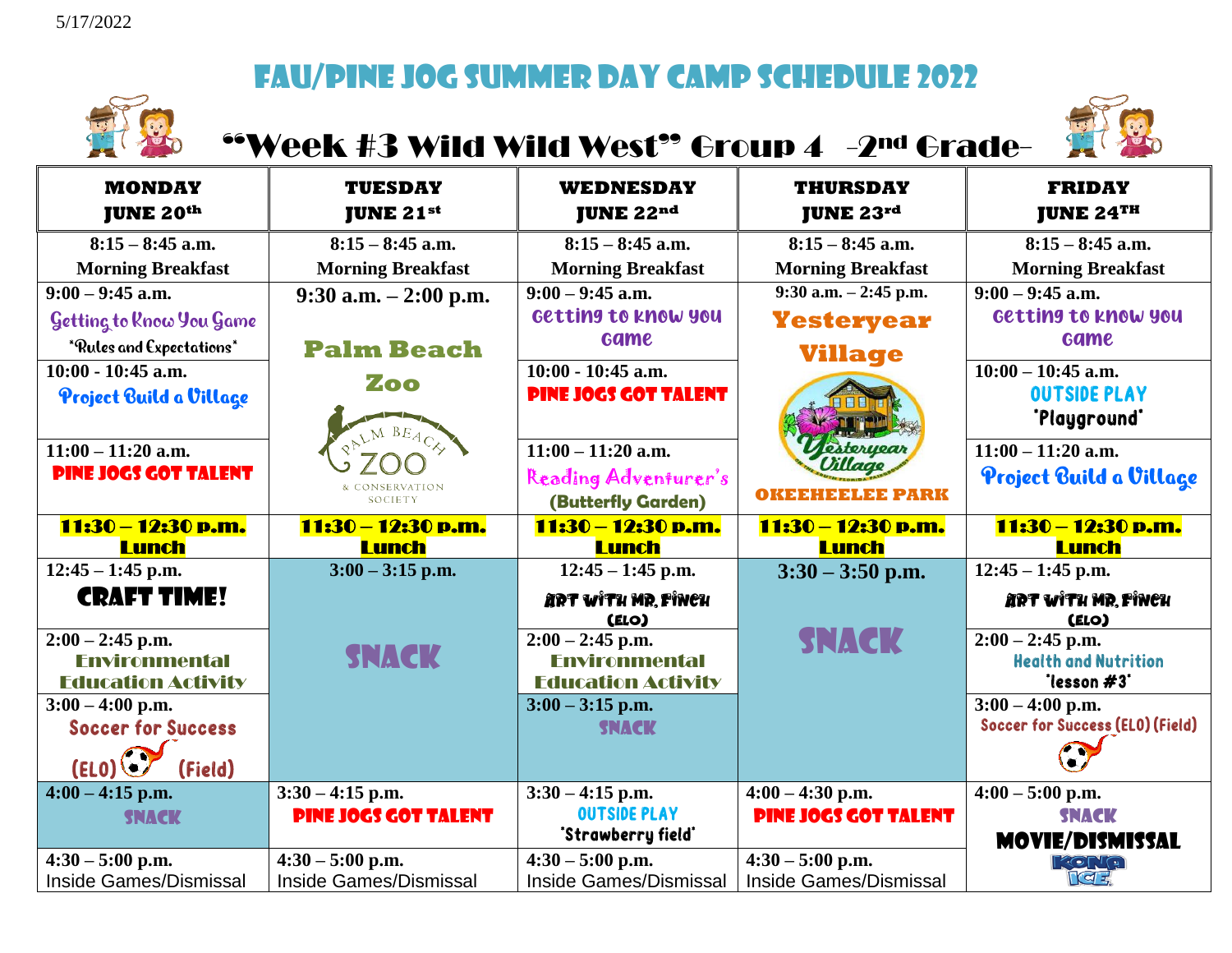

### "Week #3 Wild Wild West" Group 5 -3rd Grade-



| <b>MONDAY</b><br><b>JUNE 20th</b>                       | <b>TUESDAY</b><br><b>JUNE 21st</b> | <b>WEDNESDAY</b><br><b>JUNE 22nd</b>             | <b>THURSDAY</b><br><b>JUNE 23rd</b> | <b>FRIDAY</b><br><b>JUNE 24TH</b>                       |
|---------------------------------------------------------|------------------------------------|--------------------------------------------------|-------------------------------------|---------------------------------------------------------|
| $8:15 - 8:45$ a.m.                                      | $8:15 - 8:45$ a.m.                 | $8:15 - 8:45$ a.m.                               | $8:15 - 8:45$ a.m.                  | $8:15 - 8:45$ a.m.                                      |
| <b>Morning Breakfast</b>                                | <b>Morning Breakfast</b>           | <b>Morning Breakfast</b>                         | <b>Morning Breakfast</b>            | <b>Morning Breakfast</b>                                |
| $9:00 - 9:45$ a.m.                                      | $9:30$ a.m. $-2:00$ p.m.           | $9:00 - 9:45$ a.m.                               | $9:30$ a.m. $-2:45$ p.m.            | $9:00 - 9:45$ a.m.                                      |
| Getting to know You Game                                |                                    | <b>CRAFT TIME!</b>                               | <b>Yesteryear</b>                   | Getting to know you                                     |
| *Rules and Expectations*                                | <b>Palm Beach</b>                  |                                                  |                                     | <b>Game</b>                                             |
| $10:00 - 10:45$ a.m.                                    |                                    | $10:00 - 10:45$ a.m.                             | <b>Village</b>                      | $10:00 - 10:45$ a.m.                                    |
| <b>Fnvironmental</b>                                    | Zoo                                | <b>Fnvironmental</b>                             |                                     | <b>CRAFT TIME!</b>                                      |
| <b>Education Activity</b>                               |                                    | <b>Education Activity</b>                        |                                     |                                                         |
| $11:00 - 11:20$ a.m.                                    | NSERVATION                         | $11:00 - 11:20$ a.m.                             | esteryear<br>Oillaac                | $11:00 - 11:20$ a.m.                                    |
| <b>PINE JOGS GOT TALENT</b>                             |                                    | Getting to know you                              | <b>OKEEHEELEE PARK</b>              | Reading Adventurer's                                    |
|                                                         |                                    | <b>Game</b>                                      |                                     | (Strawberry field)                                      |
| 11:30 – 12:30 p.m.                                      | 11:30 – 12:30 p.m.                 | 11:30 – 12:30 p.m.                               | 11:30 - 12:30 p.m.                  | 11:30 – 12:30 p.m.                                      |
| <b>Lunch</b>                                            | <b>Lunch</b>                       | <b>Lunch</b>                                     | <b>Lunch</b>                        | <b>Lunch</b>                                            |
| $12:45 - 1:45$ p.m.<br>Soccer for Success (ELO) (Field) | $3:00 - 3:15$ p.m.                 | $12:45 - 1:45$ p.m.                              | $3:30 - 3:50$ p.m.                  | $12:45 - 1:45$ p.m.<br>Soccer for Success (ELO) (Field) |
| $\epsilon$                                              |                                    | <b>PINE JOCS GOT TALENT</b>                      |                                     | $\sigma$ and                                            |
| $2:00 - 2:45$ p.m.                                      | <b>SNACK</b>                       | $2:00 - 2:45$ p.m.                               |                                     | $2:00 - 2:45$ p.m.                                      |
| <b>OUTSIDE PLAY</b>                                     |                                    | <b>SNACK</b>                                     | <b>SNACK</b>                        | Project Build a Village                                 |
| "Playground"                                            |                                    |                                                  |                                     |                                                         |
| $3:00 - 3:15$ p.m.                                      |                                    | $3:00 - 4:00$ p.m.                               |                                     | $3:00 - 3:15$ p.m.                                      |
| <b>SNACK</b>                                            |                                    | <b>Drum Circle</b><br>W/Mr. Buckley in cafeteria |                                     | <b>SNACK</b>                                            |
| $3:30 - 4:15$ p.m.                                      | $3:30 - 4:15$ p.m.                 | $4:00 - 5:00$ p.m.                               | $4:00 - 4:30$ p.m.                  | $3:30 - 5:00$ p.m.                                      |
| <b>Health and Nutrition</b><br>"lesson #3"              | <b>TECH TIME<sup>2</sup></b>       | <b>OUTSIDE PLAY</b><br>"Field"                   | TECH TIME <sup>E</sup>              | <b>MOVIE/DISMISSAL</b><br><b>FRONTO</b>                 |
| $4:30 - 5:00$ p.m.                                      | $4:30 - 5:00$ p.m.                 | 5:00 p.m.                                        | $4:30 - 5:00$ p.m.                  | ිත්                                                     |
| Inside Games/Dismissal                                  | Inside Games/Dismissal             | Inside Games/Dismissal                           | Inside Games/Dismissal              |                                                         |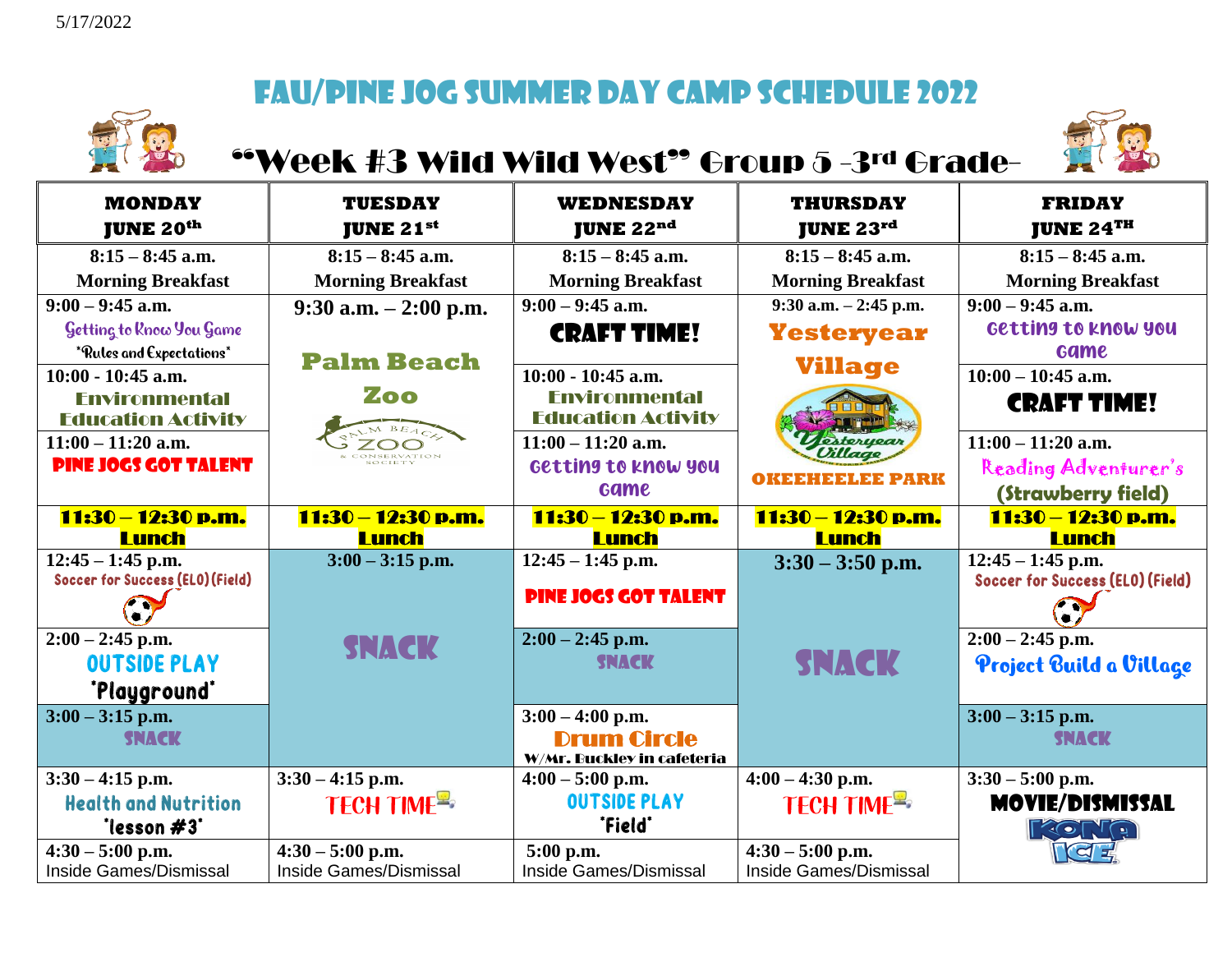

## Week #3 Wild Wild West<sup>99</sup> Group 6-4<sup>th</sup> Grade-



| <b>MONDAY</b><br><b>JUNE 20th</b>                                                                                                         | <b>TUESDAY</b><br><b>JUNE 21st</b>                                | <b>WEDNESDAY</b><br><b>JUNE 22nd</b>                                                                                    | <b>THURSDAY</b><br><b>JUNE 23rd</b>                             | <b>FRIDAY</b><br><b>JUNE 24TH</b>                                                                                             |
|-------------------------------------------------------------------------------------------------------------------------------------------|-------------------------------------------------------------------|-------------------------------------------------------------------------------------------------------------------------|-----------------------------------------------------------------|-------------------------------------------------------------------------------------------------------------------------------|
| $8:15 - 8:45$ a.m.                                                                                                                        | $8:15 - 8:45$ a.m.                                                | $8:15 - 8:45$ a.m.                                                                                                      | $8:15 - 8:45$ a.m.                                              | $8:15 - 8:45$ a.m.                                                                                                            |
| <b>Morning Breakfast</b>                                                                                                                  | <b>Morning Breakfast</b>                                          | <b>Morning Breakfast</b>                                                                                                | <b>Morning Breakfast</b>                                        | <b>Morning Breakfast</b>                                                                                                      |
| $9:00 - 9:45$ a.m.<br>Getting to Rnow You Game<br>*Rules and Expectations*<br>$10:00 - 10:45$ a.m.<br><b>OUTSIDE PLAY</b><br>"Playground" | $9:30$ a.m. $-2:00$ p.m.<br><b>Palm Beach</b><br>Zoo              | $9:00 - 9:45$ a.m.<br>Getting to know you<br><b>Game</b><br>$10:00 - 10:45$ a.m.<br><b>OUTSIDE PLAY</b><br>"Playground" | $9:30$ a.m. $-2:45$ p.m.<br><b>Yesteryear</b><br><b>Village</b> | $9:00 - 9:45$ a.m.<br>Getting to know you<br><b>Game</b><br>$10:00 - 10:45$ a.m.<br><b>OUTSIDE PLAY</b><br>"Strawberry field" |
| $11:00 - 11:20$ a.m.<br>Reading Adventurer's<br>(Bamboo Garden)                                                                           |                                                                   | $11:00 - 11:20$ a.m.<br><b>PINE JOGS GOT TALENT</b>                                                                     | estervear                                                       | $11:00 - 11:20$ a.m.<br>TECH TIME <sup>E</sup>                                                                                |
| 11:30 - 12:30 p.m.<br>Lunch                                                                                                               | 11:30 – 12:30 p.m.<br><b>Lunch</b>                                | 11:30 – 12:30 p.m.<br><b>Lunch</b>                                                                                      | 11:30 - 12:30 p.m.<br><b>Lunch</b>                              | 11:30 - 12:30 p.m.<br><b>Lunch</b>                                                                                            |
| $12:45 - 1:45$ p.m.<br><b>Fnvironmental</b><br><b>Education Activity</b>                                                                  | $3:00 - 3:15$ p.m.                                                | $12:45 - 1:45$ p.m.<br><b>Fnvironmental</b><br><b>Education Activity</b>                                                | $3:30 - 3:50$ p.m.                                              | $12:45 - 1:45$ p.m.<br><b>PINE JOGS GOT TALENT</b>                                                                            |
| $2:00 - 2:45$ p.m.<br><b>PINE JOGS GOT TALENT</b>                                                                                         | <b>SNACK</b>                                                      | $2:00 - 2:45$ p.m.<br>ART WITH MR, FINCH<br>(ELO)                                                                       | <b>SNACK</b>                                                    | $2:00 - 2:45$ p.m.<br>ART WITH MR, FINCH<br>(ELO)                                                                             |
| $3:00 - 3:15$ p.m.<br><b>SNACK</b>                                                                                                        |                                                                   | $3:00 - 3:15$ p.m.<br><b>SNACK</b>                                                                                      |                                                                 | $3:00 - 4:00$ p.m.<br><b>SNACK/MOVIE</b>                                                                                      |
| $3:30 - 4:00$ p.m.<br><b>TECH TIME<sup>R</sup></b>                                                                                        | $3:30 - 4:15$ p.m.<br><b>Health and Nutrition</b><br>'lesson $#3$ | $3:30 - 4:15$ p.m.<br><b>CRAFT TIME!</b>                                                                                | $4:00 - 4:30$ p.m.<br><b>CRAFT TIME!</b>                        | <b>Korta</b>                                                                                                                  |
| $4:00 - 5:00$ p.m.<br>Soccer for Success (ELO) (Field)<br>a7                                                                              | $4:30 - 5:00$ p.m.<br>Inside Games/Dismissal                      | $4:30 - 5:00$ p.m.<br>Inside Games/Dismissal                                                                            | $4:30 - 5:00$ p.m.<br>Inside Games/Dismissal                    | $4:00 - 5:00$ p.m.<br>Soccer for Success (ELO) (Field)                                                                        |